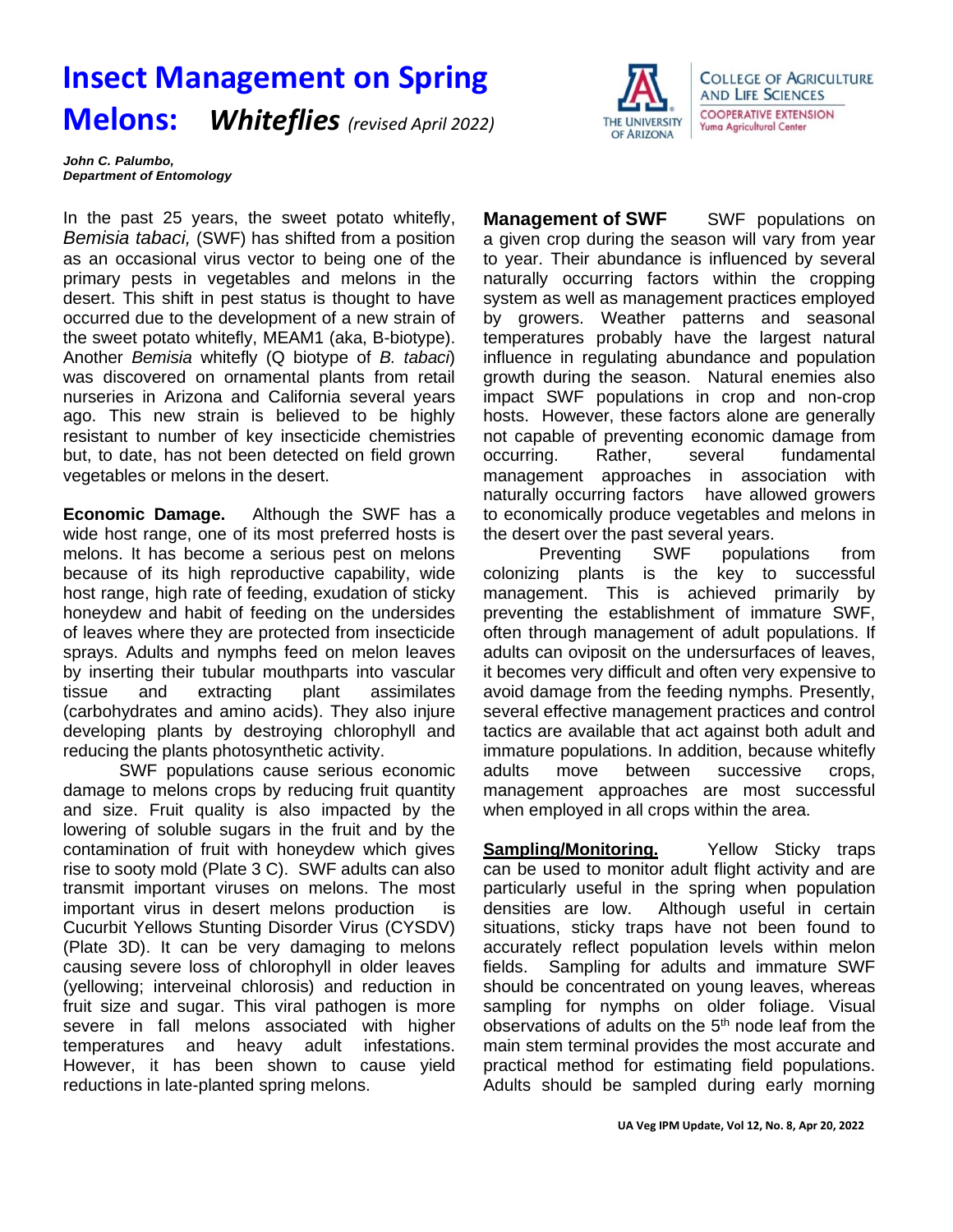hours by carefully turning leaves before adults are active. Sampling for immatures should include visual observations of nymphal development on the underside of leaves near the crown portion of the plant. This entails using a 10X-20X hand lens to observe the presence of nymphs on the undersides of leaves. Early season sampling (planting to first fruit set) should be focused primarily on crown leaves found on the primary vine  $(3<sup>rd</sup> - 5<sup>th</sup>$  leaf from cotyledon). From fruit set until harvest, sampling should be focused near the middle of the primary vine.

**Natural / Biological Control** Although many predators, parasitoids, and fungal diseases are known to attack SWF, *none are known to provide adequate economic control under typical desert growing conditions.* The general predators usually associated with SWF include minute pirate bugs, green lacewings, big-eyed bugs, and lady beetles. Parasitic wasps in the genera *Encarsia* and *Eretmocerus* are the most commonly found in the desert. Presently, the augmentation of natural enemies (parasitoids/predators) for control of whiteflies is not practiced in desert production. It is unlikely that the use of biological control would have much impact in fall planted crops because of the overwhelming numbers of adults that migrate during stand establishment. Although there have been several formulated foliar spray products containing fungal pathogens with efficacy against whiteflies (i.e., *Beauvaria bassiana)*, they have had only limited success due to their requirement of high humidity for sporulation and the need for undersurface spray coverage for direct contact with developing nymphs.

**Cultural Practices:** There are three times during the seasonal cropping cycle when whitefly management is critical in the desert; during the winter when whitefly abundance is lowest, in late spring during the transition from melons to cotton, and in August and September during the transition between cotton or alfalfa to fall vegetable/melon plantings. These periods all involve the movement and colonization by adult populations. Consequently, cultural management practices can help to avoid or minimize problems with SWF before they have the chance to occur.

• Crop Management. It is important to utilize optimal growing practices to avoid stressing newly emerged seedlings. This would include proper management of irrigation, plant nutrition and salinity. Experience has shown that a vigorously growing plant is better able to

withstand external stresses like SWF. This is especially important for fall melons and vegetables planted a time of high temperature stress. Any additional stresses can delay growth and effect yield potential. SWF have a competitive advantage because temperature at this time of the season are often optimal for their development, whereas cool season crops like leafy vegetables and cole crops struggle to grow.

- Crop Scheduling. Careful consideration of crop sequencing, crop placement, and planting dates can have significant impacts on adult SWF migration. When practical, it is recommended that growers avoid planting fall melons and vegetables near other significant host crops such as alfalfa and cotton. Delaying fall planting until after termination or harvest can also reduce adult migration onto seedling crops. Early planting of spring melons and uniformity of planting in an area can reduce the impact of SPWF as well.
- Source Reduction. In preparing for the establishment of new crop planting, it is always important to be aware of adjacent crops and natural habitat. Host-crops approaching harvest (vegetable seed, cotton, alfalfa) and weedy noncrop areas are usually the primary sources from which adult SWF migrate. Sanitation and clean culture are perhaps the most important cultural practices that can be employed on an area-wide basis. Rapid post-harvest destruction of host crops can reduce the magnitude and duration of whitefly movement in an area. It is also important to eliminate weed hosts in and around fields to be planted, particularly in the winter where they can serve as overwintering reservoirs for SWF and viruses.
- Row covers: Fabric row covers can decrease SWF infestations of fall crops, and severity of viruses. However, deployment of these covers is often labor intensive and expensive.

## **Insecticidal Control**

The most immediate and direct approach to control SPWF in vegetables is using insecticides. Presently, growers can control whiteflies with chemicals in the following ways: a responsive approach using contact foliar applied insecticides or an insect growth regulator, a prophylactic approach using a soil applied systemic insecticide, or a combination of foliar and soil applied insecticides.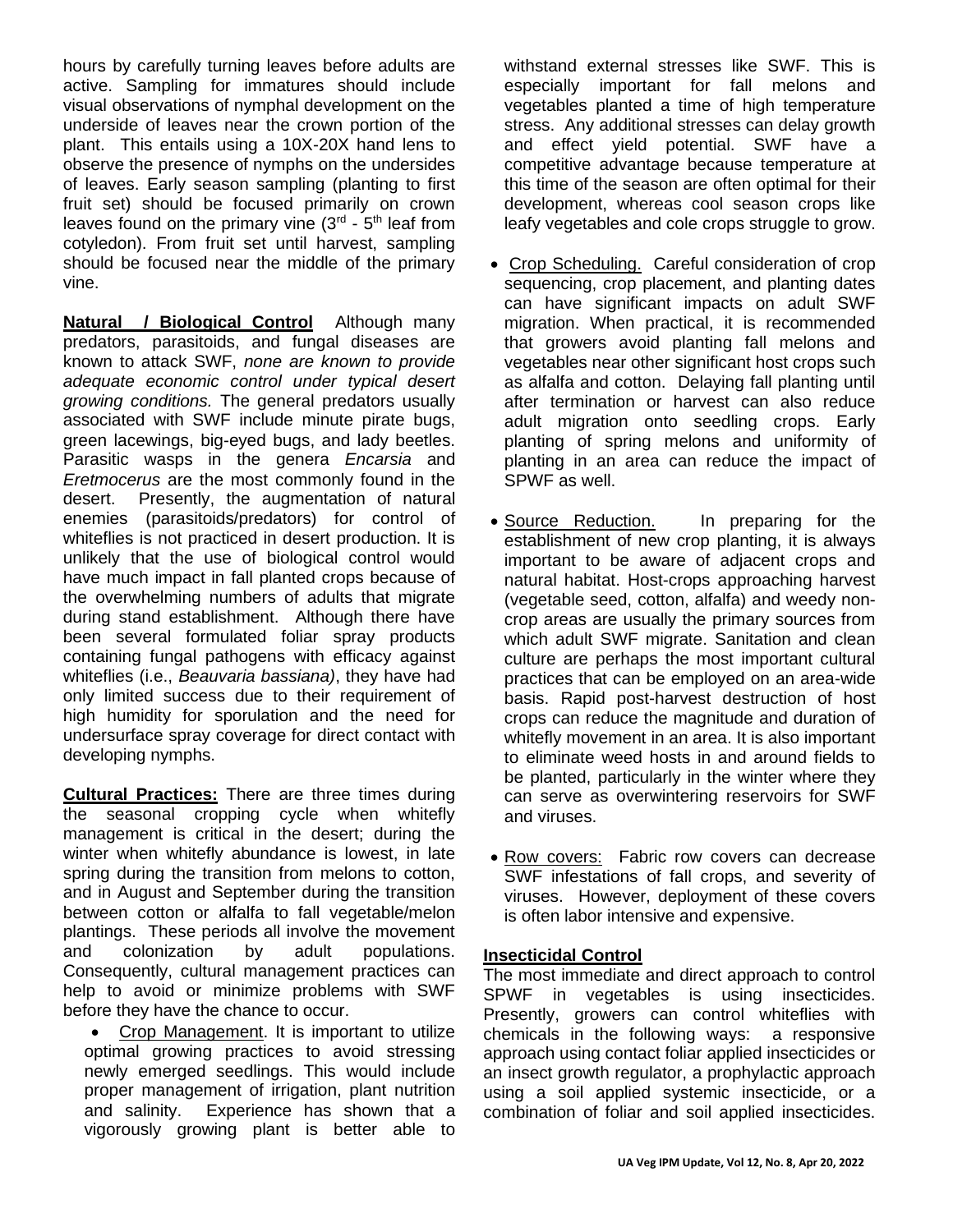These approaches are aimed at preventing adults from colonizing plants and depositing large numbers of eggs. Although mortality to nymphs from contact foliar sprays does occur, coverage with conventional application equipment is not usually adequate to control a large proportion of the nymph population, especially on lower leaves.

• Foliar Responsive Approach. The use of foliar insecticides to suppress adult populations is dependent on several factors. First, the residual effectiveness of foliar insecticides is related to the duration of adult migration. If adults are continually moving into a field, repeated application may be necessary to prevent significant colonization. The residual of the insecticides and the rate at which the plant grows will also affect the performance of an individual application. In addition, good spray coverage is necessary for activity against adult populations. Combinations of pyrethroids with cabamates (Vydate, or Lannate) can provide short term residual knockdown (1-3 days) of adult populations. Neonicotinoid foliar products such as Assail, and Venom /Scorpion have translaminar activity and provide more residual (4-10 d) control of adults. The new feeding blockers, PQZ and Sefina, can provide excellent control of adults and nymphs. They quickly cause a cessation in feeding and can significantly reduce the transmission of viruses. when used in a program, can significantly suppress CYSDV. Through translaminar activity, these products also provide good residual (11-14 d) control of nymphs on treated leaves. Transform can provide excellent knockdown of adults but is only fair on nymphs. On watermelons, Sivanto also provides excellent control of adults and nymphs (it is not registered for foliar use on cantaloupes, honeydews, and mixed melons) Exirel and Minecto Pro are also effective alternatives against both adults and nymphs (~14 d residual). They will also control leafminers, cabbage looper and beet armyworm, and Minecto Pro will provide spider mite activity due to the inclusion of abamectin.

Timely application of foliar insecticides is important for control of whiteflies. It is recommended that whitefly populations be treated with insecticide if they exceed an average of 2 adults per leaf. There are other limitations to use of foliar insecticides. First, there are a limited number of products combinations available, so rotation of chemistries is important for resistance management. Other pests such as worms and

leafminers also require treatment at various times so total pest control on a fall crop can often become quite expensive. Finally, it is important to not apply these products when honeybees are actively working in the field. Among all foliar applied insecticides, Assail, Sefina, Sivanto and PQZ are the safest against pollinators.

• Soil-Applied Neonicotinoids. Presently, the use of a soil, at-planting treatments of imidacloprid (Admire Pro, Alias, and other generics), thiamethoxam (Platinum, Durivo), dinotefuran (Venom) and flupyradifurone (Sivanto) are the industry standards for control of SWF in soring melons. These neonicotinoid and neonicotinoidlike compounds have varying degrees of soil mobility and can differ in knockdown and residual efficacy depending on temperature, timing, placement, and rate. The materials are taken up by the roots and distributed throughout the plant via xylem transport. They are active against feeding adults, and consequently, colonization by immature SWF is reduced because of the reduction in egg deposition. Immature whiteflies are generally not affected by the compounds until they begin to feed. Second instar nymphs that do emerge usually die within days from feeding on the treated plant.

Soil applied neonicotinoids have been shown to effectively control whiteflies when injected at moderate to high rates 1.5 - 3 inches below the seed line (sub-seed furrow) just prior to planting. They are also effective at controlling whiteflies when applied immediately through low pressure drip irrigation systems. Immediately after crop emergence, it is not uncommon to find adult whiteflies and eggs on treated plants, particularly on the cotyledons. This is not necessarily indicative of an insecticide or application failure, but rather a delay in uptake of the material. Once the plants reach the one to three leaf stage, activity should be evident. However, because adult SWF may continually migrate into the field, do not base control on adult densities. At thinning stage, check the first couple of basal leaves. If treated plants treated contain high numbers of large nymphs on older leaves, alternative foliar control measures should be taken.

• Foliar Population Regulation Approach**.**  Alternative foliar compounds are available that have selective activity, primarily against immature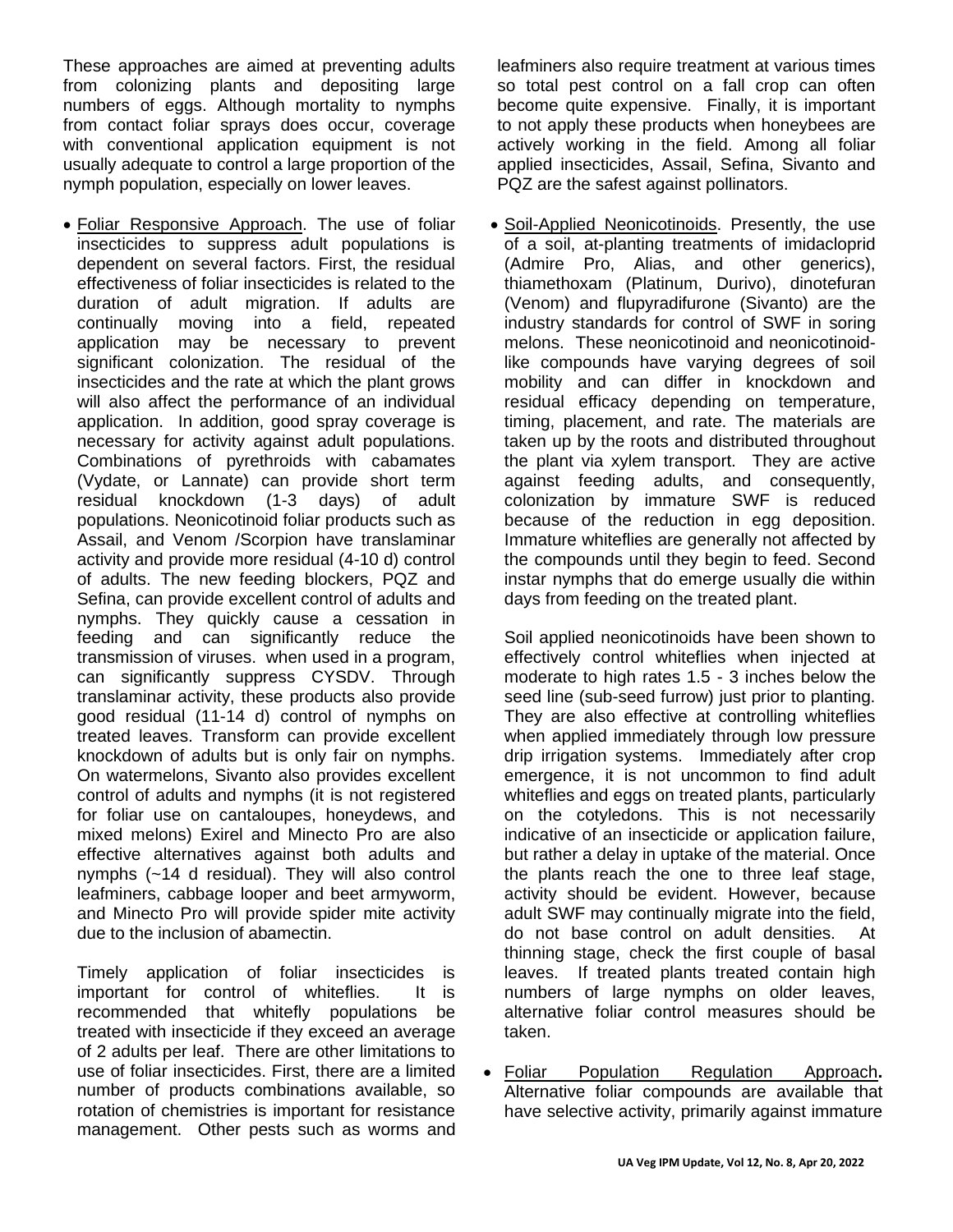SWF**.** These include the insect growth regulators (IGR), Courier, Cormoran and Knack, and an IGR-like compounds Oberon. Their modes of action are not neurotoxic but rather disrupt either insect hormonal or physiological functions. Courier and Coromoran are inhibitors of chitin synthesis that work by disrupting the molting process between developing nymphal stages and works primarily through vapor inhalation and direct contact. Knack is a juvenile hormone analog with translaminar activity that works by killing eggs and hatching crawlers and preventing adult formation. Oberon is a lipid biosynthesis inhibitor with translaminar activity that works against all nymph instars and has some effect on adult fecundity.

Spray applications should be as precise as possible. Applications on spring melons should be initiated when SPWF adult exceed 2 per leaf or when more than 1 red-eyed nymph per leaf can be observed on fall crops. Directed sprays should be made to ensure maximum deposition of spray droplets on leaf surfaces. If applied correctly, 3-4 weeks of residual control can be expected under spring growing conditions. Under higher temperatures (July-Sep), less residual can be expected. Although these compounds have not shown negative effects on pollinating honeybees, the products should be applied a night whenever possible. They are also easy on most natural enemies that feed on whitefly immatures.

## **Consideration of Pollinators**

- Because cantaloupes and watermelons are monecious, pollination by bees is essential for the production of high-quality melons. Colonies of honeybees must be placed in or around fields to ensure pollen transfer from staminate to pistillate flowers. Insufficient pollination will result in misshapen melons and reduced fruit set. To produce high quality melons, it is recommended that 2-3 hives per acre be placed in each field.
- Consequently, extreme care must be taken with pesticides to prevent the destruction of honeybees. Some insecticides used in melon pest management programs are highly toxic to these pollinators. If insecticides are not applied properly when crops are flowering, bee kills can occur. Losses can result from direct sprays on

bees, drift onto hives or adjacent fields, and by contamination of drinking water, pollen or nectar.

- Always consult the label before applying any insecticide to melons.
- The following practices are very important in planning pesticide applications when pollinators are present.
	- 1) If possible, avoid making pesticide applications when melons are in bloom.
	- 2) If applications are necessary during bloom, apply the pesticide that is least toxic to bees and will still control the target pest. Consult the label for information on bee toxicity.
	- 3) Only apply insecticides during the evening (10:00 pm-3:00 am) when the bees are not actively working in the field.
	- 4) Finally, it is a very important precaution that the beekeeper be notified before spray applications are made to blooming crops. The advanced notice allows beekeepers to take steps to move or protect their hives if necessary.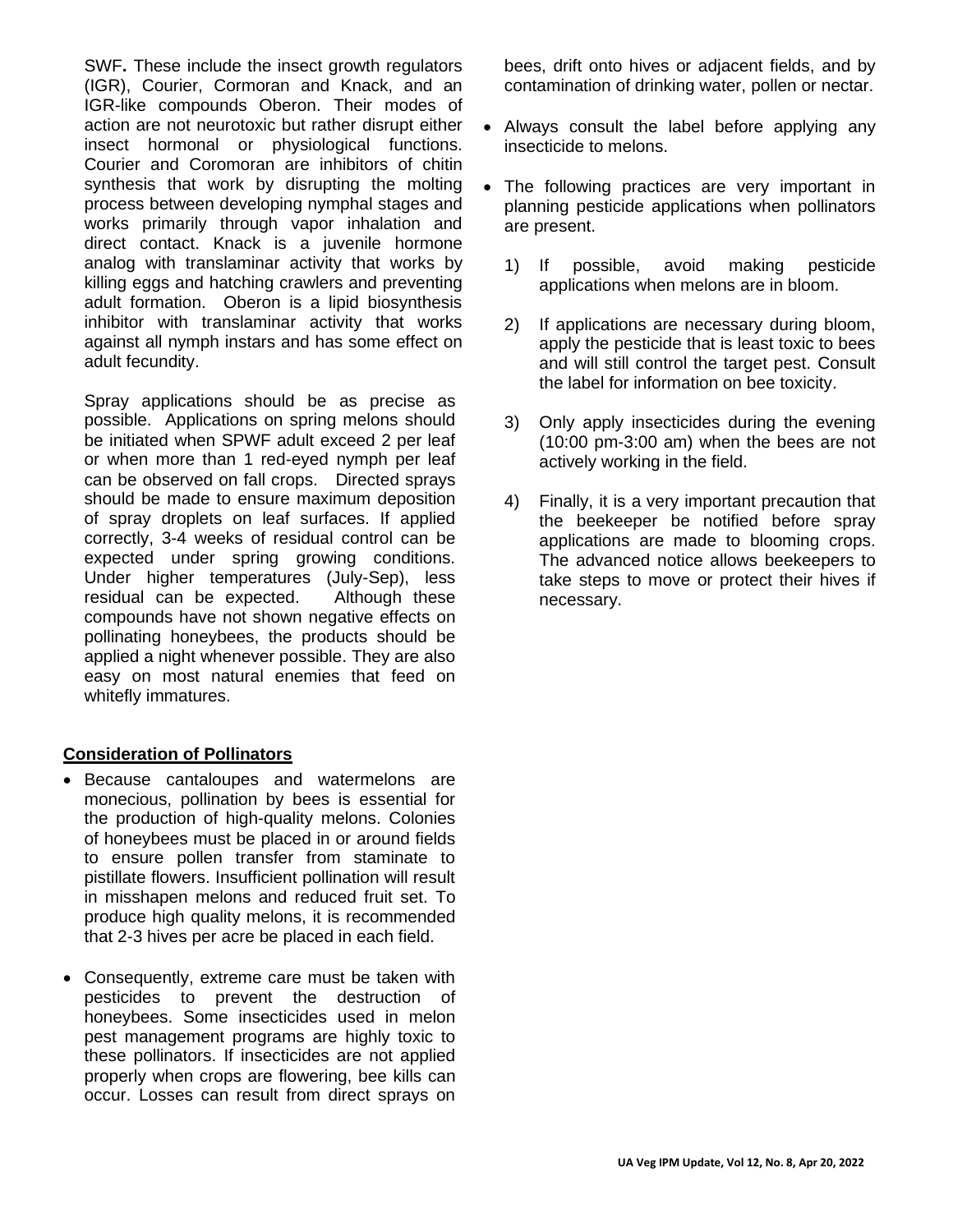

**Plate 1. A) Adult sweet potato whiteflies (SWF) infesting cantaloupe leaf. Note SWF adult and eggs on cantaloupe leaf (right image)**